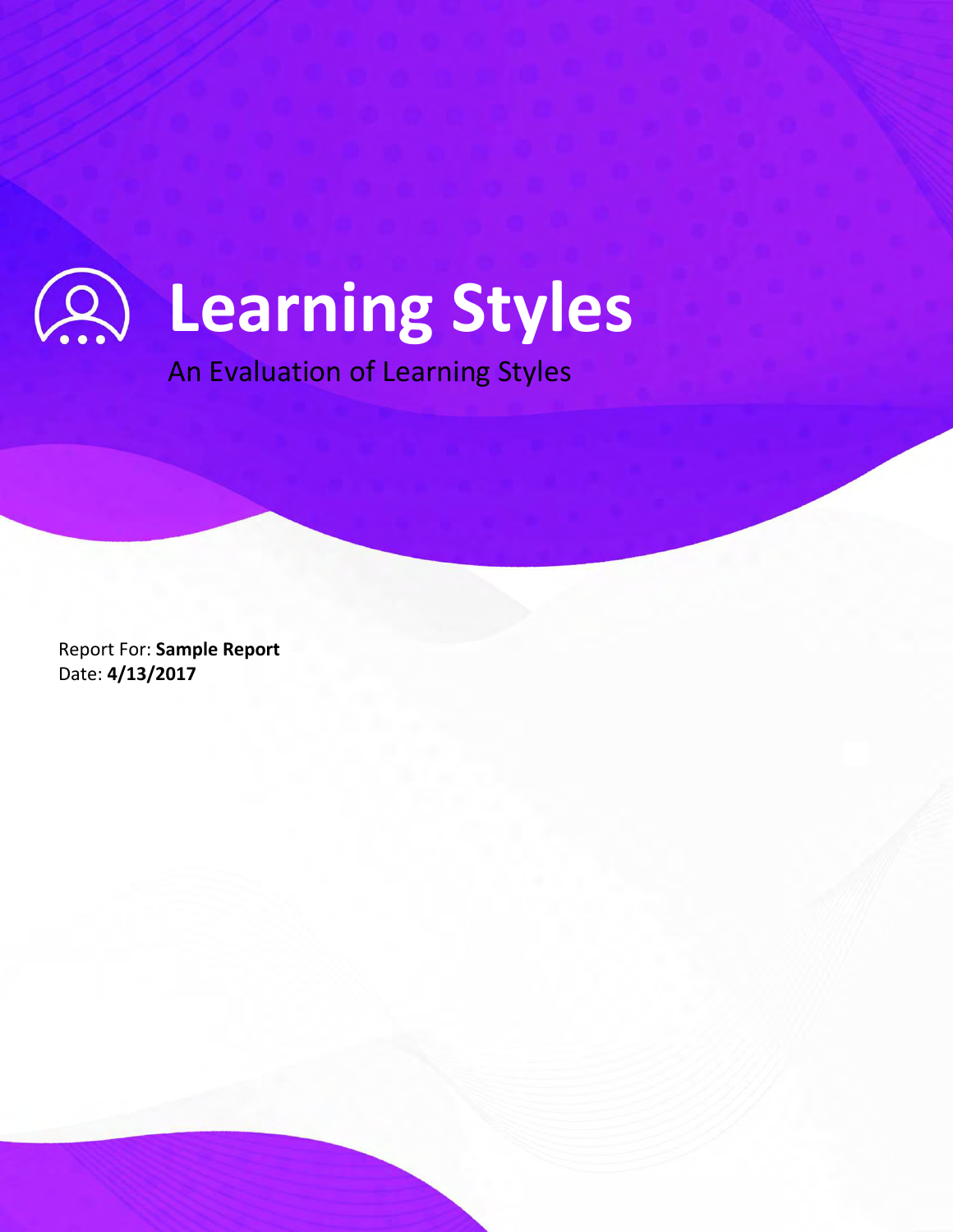## **Table of Contents**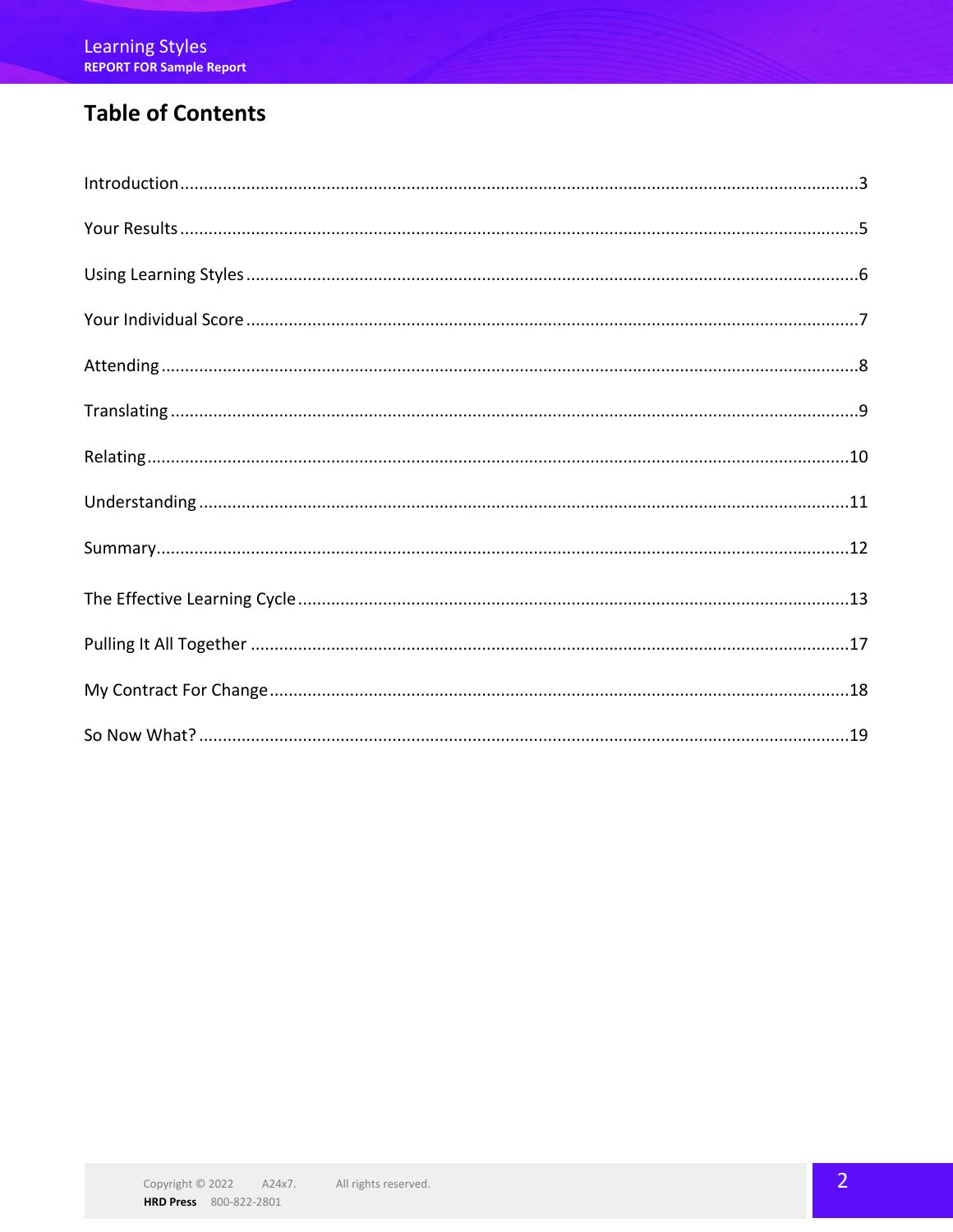## **Introduction**

How we learn is a topic that is covered in thousands of books and articles written on the subject from hundreds of different perspectives. One particular, but large, foundational part of this subject area is learning styles.

Not everyone agrees on a common definition of learning styles. Some prefer to see it as part of overall perception and memory, some see it as part of human cognition and understanding, and some see it as a unique human "stream" of understanding or process for collecting information.

All learners are not equal. They come in a variety of sizes, shapes, and from many cultural backgrounds. In addition, their past experience and existing methods of learning may be quite different. Apart from differences in general background or culture, some people like to process information through text, while others want visual support and images. Some assimilate information individually, while others prefer to work in groups. Some grasp information intuitively and quickly, while others prefer to see a strong sequential path and time to reflect. In the end, the only thing you can say for sure is that every individual learns in their own particular way.

The Learning Styles Questionnaire simply helps individuals understand their relative preferences as they learn and to better manage their transfer process in the future.

It is intended to help determine where people's general preferences, or natural learning biases, might lie. Although this is far from an exact science, the simple view is that the more we can understand about how we perceive new information or new learning, the better and more successful our learning transfer will be. This means using our whole brain to learn, as is illustrated in the diagram on the next page.

Remember:

- This is not a test.
- There are no right or wrong answers.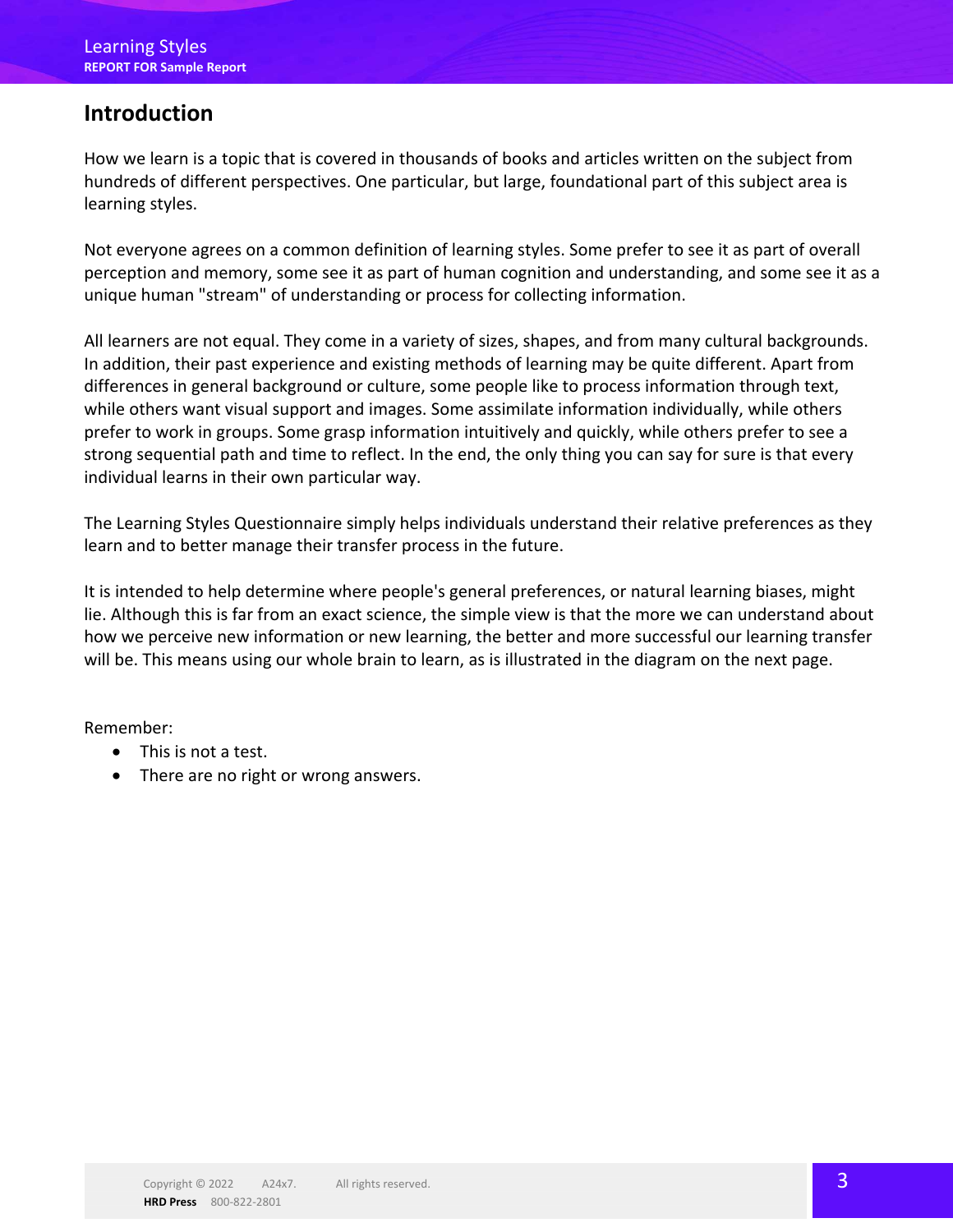

**HRD Press** 800-822-2801

Copyright © 2022 A24x7. All rights reserved. All rights reserved.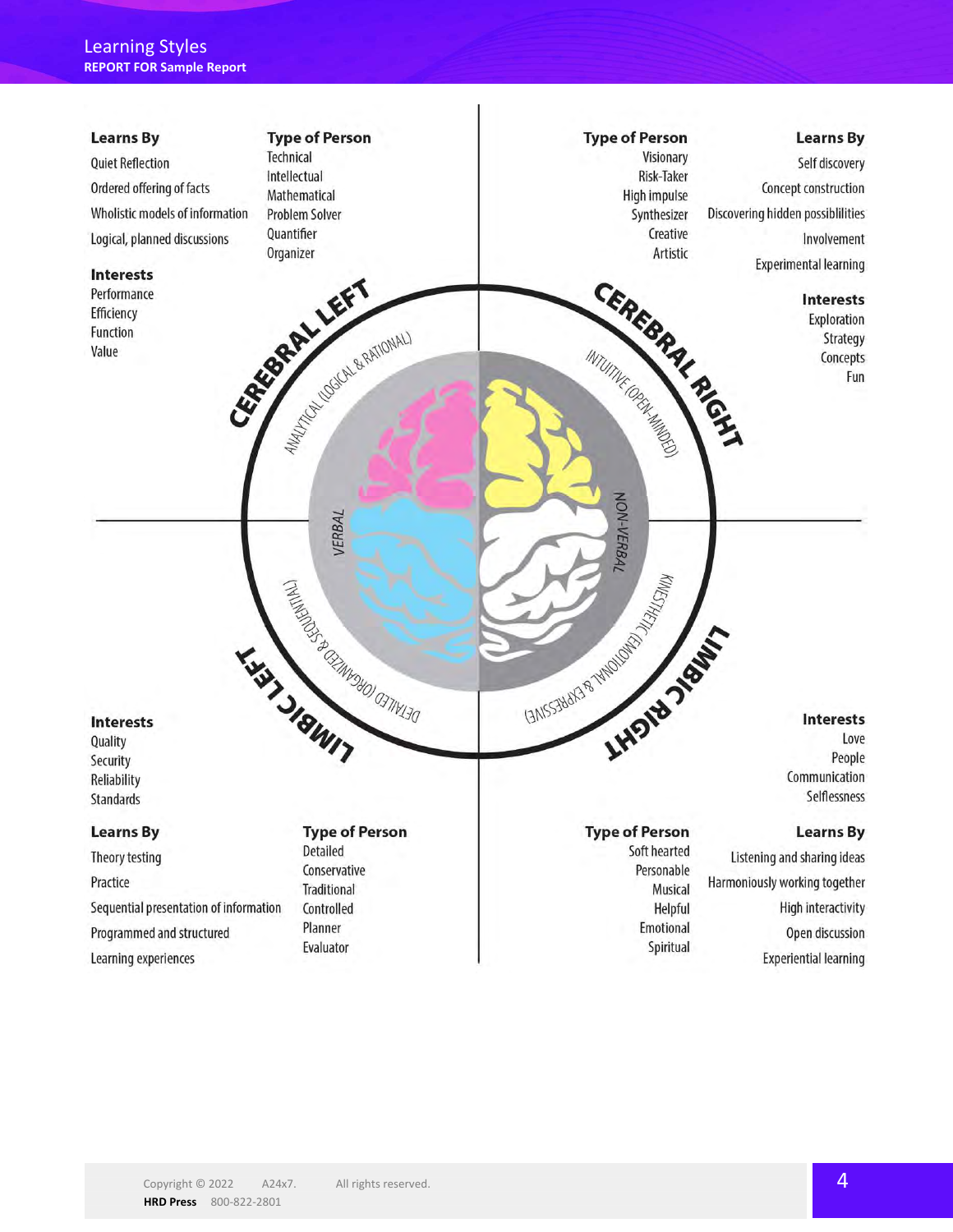## **Your Results**



**Note**: The thin gray bars that appear beneath each of your scores reflect the average score or "norm" for all individuals that have completed this instrument in the past.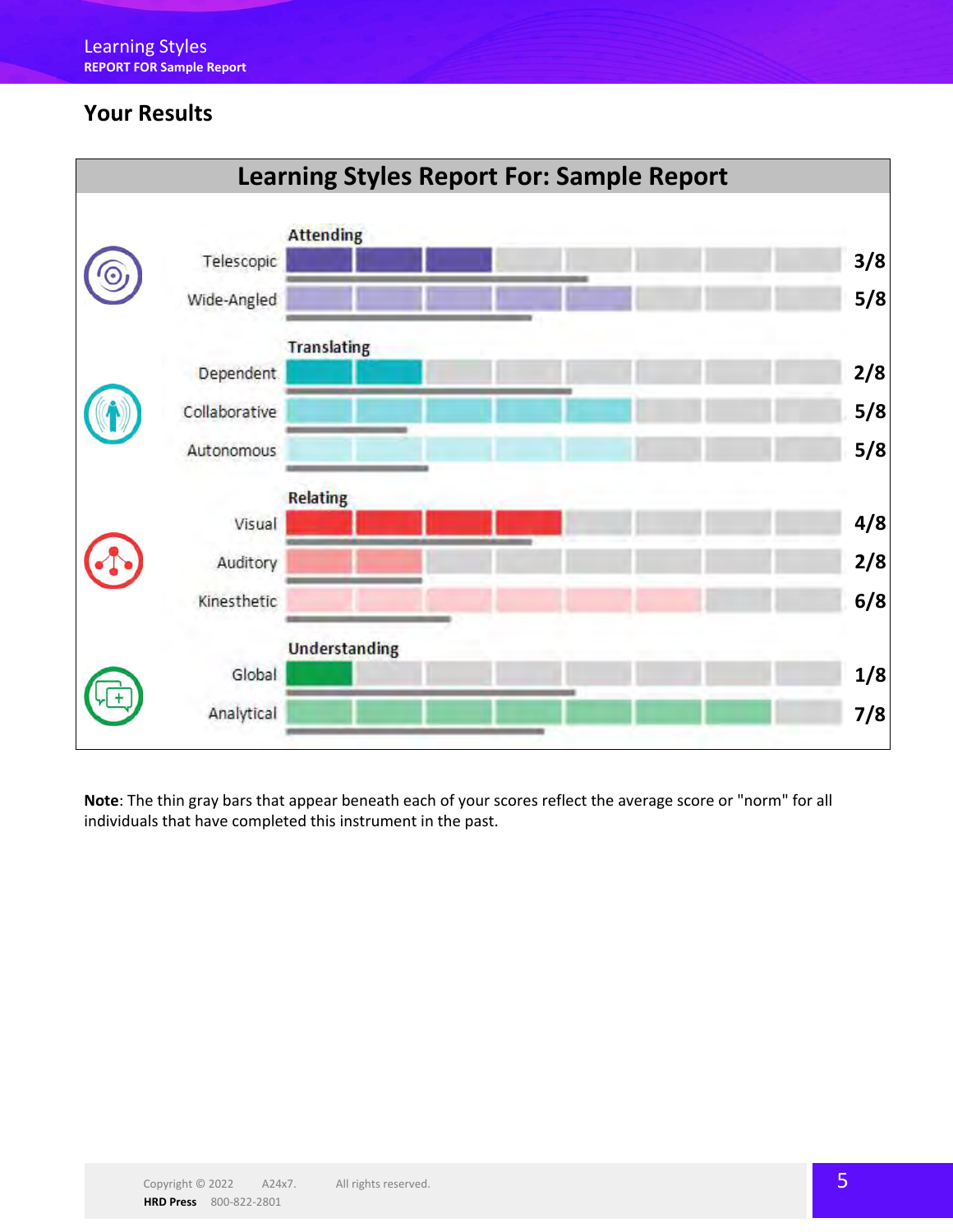## **Using Learning Styles**

This instrument is designed to measure the learning style of an individual in most situations. This is done in four categories:



In this instrument, individuals will score in all four categories and most, if not necessarily all, of the sub-scales. Let's look at these four categories in more detail:

#### **1. ATTENDING**

The **ATTENDING** category looks at an individual's motivation to learn in the first place, and the levels of commitment or concentration they tend to give when new information is presented to them. This category has two sub-scales: "Telescopic" and "Wide-angled". Telescopic means that they are generally effective at concentrating and keep their mind on the information being shared without worrying about the physical context. Wide-angled means that the individual is often easily affected by environmental factors such as noise, low light, and other physical influences that can easily interfere with any information being shared.

#### **2. TRANSLATING**

The **TRANSLATING** category looks at who an individual relies on most in managing the transfer of learning, and to make sense of what they see, hear, or sense. This category has three sub-scales: "Dependent", "Collaborative", and "Autonomous". Dependent means that the individual mainly favors relying on the trainer or facilitator for information. Collaborative means the individual mainly favors relying on group discussions or team activities for learning. Autonomous means that self-reliance is favored to manage the learning transfer process personally.

#### **3. RELATING**

The **RELATING** category looks at an individual's perception of data or information, and how it is related to existing knowledge. This has three sub-scales: "Visual", "Auditory", and "Kinesthetic". Visual means that the preference is for information that can ideally be seen with the eyes. Auditory means that the preference is for information that can ideally be heard. Kinesthetic means that the preference is for information that can ideally be physically experienced (mainly through touch, smell, or taste).

#### **4. UNDERSTANDING**

The **UNDERSTANDING** category looks at an individual's preferences for synthesizing data or information that they receive. This category has two sub-scales: "Global" and "Analytical". Global means a preference for understanding at a conceptual or "big picture" level. Analytical means a preference for understanding at a detailed or step-bystep level.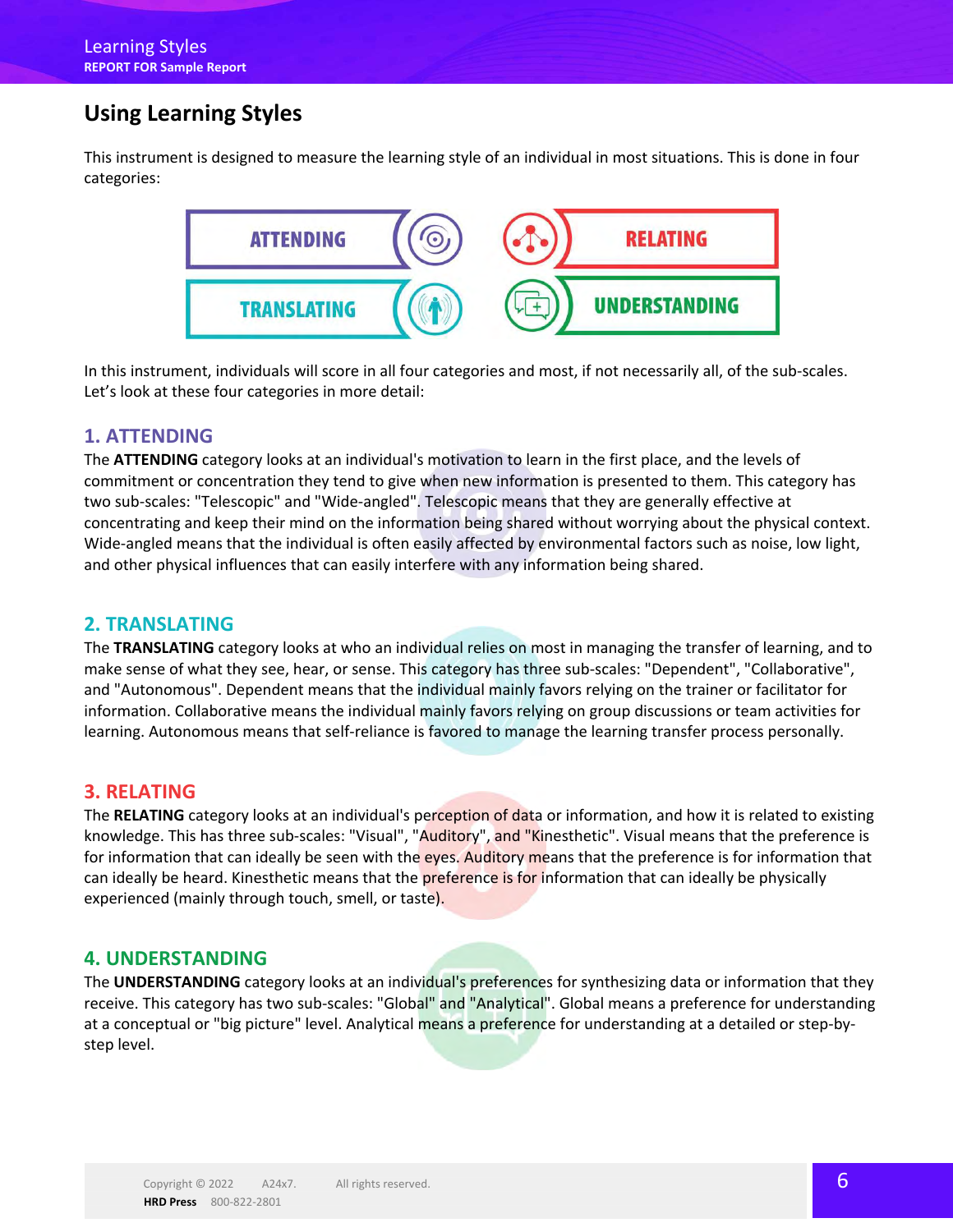## **Your Individual Score**

Once you have plotted your individual score (as long as this has been done honestly and accurately) you should be in a position to:

- **1. Review the balance of learning styles that you draw upon.**
- **2. Compare your mix of learning styles with other average scores (shown on the graph).**
- **3. Consider the implications for your future learning and how you might look to adjust your own approach to look to influence the way that future learning is delivered to you.**

Remember, there are no right or wrong answers in learning styles. In analysis, the essential value in any measurement is the extent to which it provides a useful indicator of your personal way of operating. Ideally, this should help us reflect upon and judge whether any adjustments or changes are necessary or desirable to build effectiveness.

By completing this profile, your scores should provide a useful basis for such a review to take place. Whatever your results, you may want to reflect on your scores on all of the scales. Consequently, on the following pages, you will find some broad information to consider about each category.

#### **INTERPRETING YOUR SCORES ON THE LEARNING STYLE INSTRUMENT**

The following pages provide some general information for both high and low scores in each of the four learning style categories, and all ten of the sub-scales. This information provides a broad guide as to how an individual might learn or absorb new information given their score (all other things being equal).

#### **Your scores have translated into four main categories. These are:**

1. Attending - How an individual focuses or concentrates on new information or learning: They can be "Telescopic" or "Wide-angled"

2. Translating - How individuals prefer to manage what they see, hear or sense in the learning environment: They can be "Dependent", "Collaborative", or "Autonomous"

3. Relating - How individuals like to relate new knowledge to old knowledge: They can be 'Visual", "Kinesthetic", or "Auditory"

4. Understanding - How individuals like to synthesize the learning they receive: They can be 'Global" or "Analytical"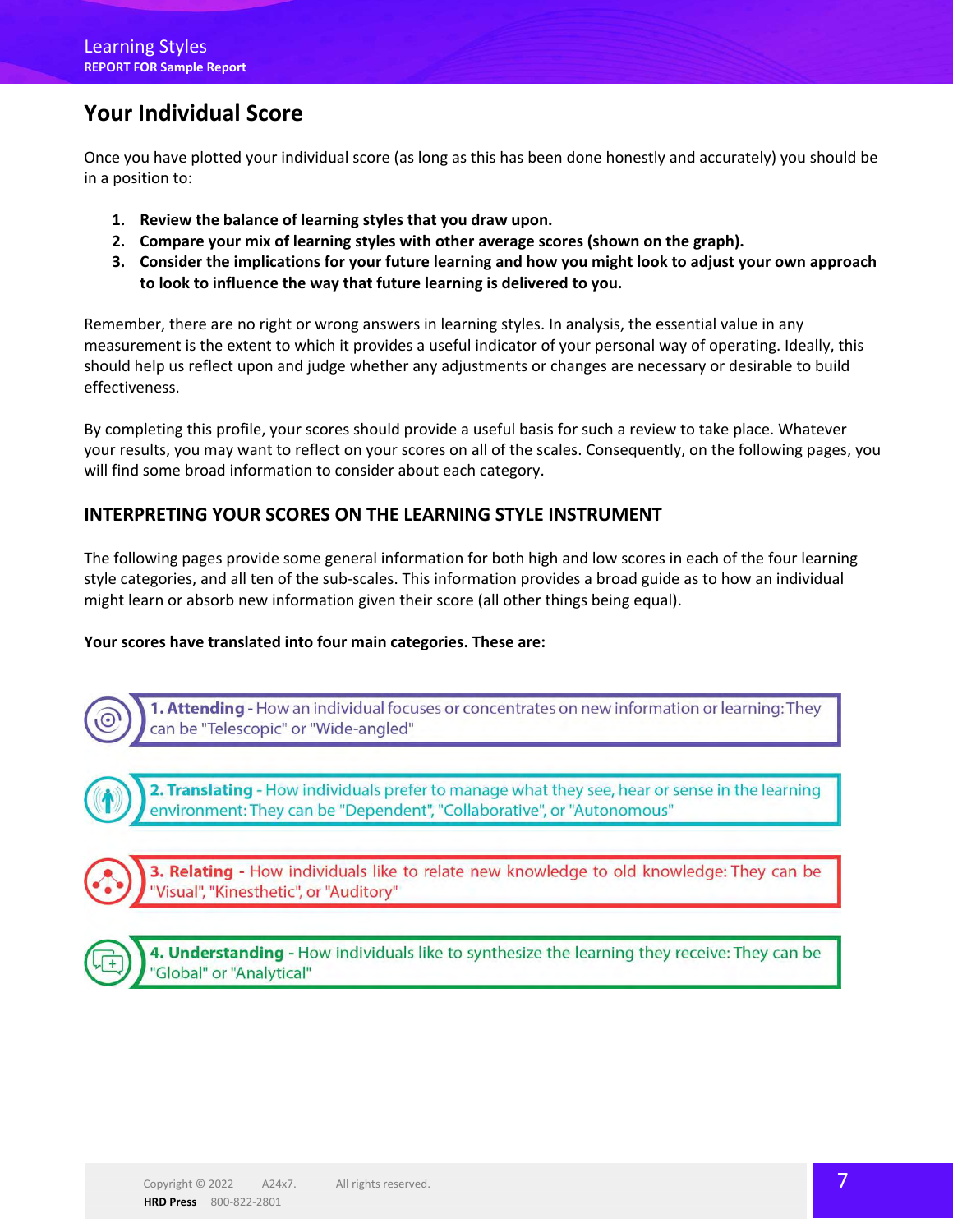

**Telescopic: 3/8 Wide-Angled: 5/8**

Attending characteristics focus on how an individual focuses or concentrates on new information or learning. Some individuals have a Telescopic perspective. This means that they can focus on the core message without noticing or being distracted by some of the ambient interference. They may, however, miss some of the relevant wider signals. Wide-angled individuals tend to notice the whole learning environment, and can let side issues and distractions interfere with the core message.

#### **Telescopic** (55% of People)

### **Wide-Angled** (45% of People)

| <b>Physical climate</b>                                                                                                                                             | <b>Physical climate</b>                                                                                                                                                      |  |
|---------------------------------------------------------------------------------------------------------------------------------------------------------------------|------------------------------------------------------------------------------------------------------------------------------------------------------------------------------|--|
| Is likely to ignore most minor physical distractions                                                                                                                | Is likely to find all but the most minor noises and                                                                                                                          |  |
| without much difficulty                                                                                                                                             | interruptions irritating and distracting                                                                                                                                     |  |
| Will seek to adjust their learning climate themselves,                                                                                                              | Will expect the course leader to adjust the whole                                                                                                                            |  |
| wherever possible                                                                                                                                                   | learning climate to be optimal                                                                                                                                               |  |
| Usually happy to work in any learning design format                                                                                                                 | Will prefer a comfortable and appropriate learning                                                                                                                           |  |
| and training room design, as long as the course                                                                                                                     | format and layout, with lots of light, air, and a room                                                                                                                       |  |
| leader can be clearly seen and heard                                                                                                                                | design that is "fit for purpose"                                                                                                                                             |  |
| <b>Motivation</b>                                                                                                                                                   | <b>Motivation</b>                                                                                                                                                            |  |
| Telescopic individuals are likely to set their own                                                                                                                  | Wide-angled individuals are likely to look for pre-                                                                                                                          |  |
| learning goals or objectives and tell others about                                                                                                                  | specified holistic learning objectives and goals to be                                                                                                                       |  |
| them                                                                                                                                                                | explained early in proceedings                                                                                                                                               |  |
| Motivation is self-generated and paced, and is<br>$\bullet$<br>quickly formed. However, it can just as quickly<br>disappear when not challenged                     | Motivation is driven by a coordinated effort to get<br>the entire learning environment right, not just the<br>content                                                        |  |
| <b>Level of Concentration</b>                                                                                                                                       | <b>Level of Concentration</b>                                                                                                                                                |  |
| High if there is a clear link with personal desires or<br>aims, but potentially low if too much time is taken in<br>straying from the core messages of the learning | High if the complete training event is managed as a<br>whole and care is taken to deal with all of the<br>learning style issues (not just trying to process<br>participants) |  |
| Prefers learning goals and objectives, and a clear                                                                                                                  | Prefers learning to be nurtured in many ways with                                                                                                                            |  |
| path to be described to reach them                                                                                                                                  | the most appropriate environment possible                                                                                                                                    |  |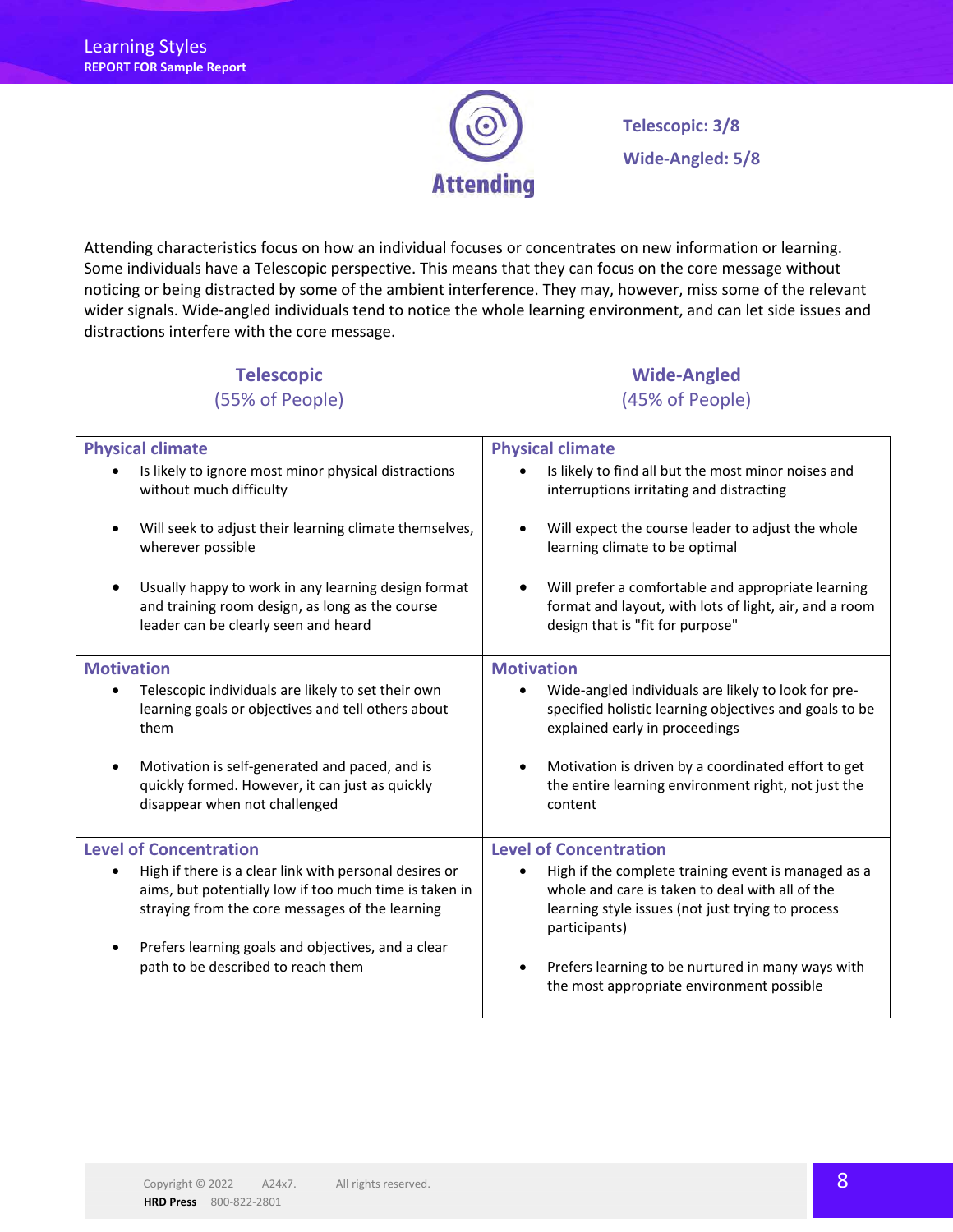

**Dependent: 2/8 Collaborative: 5/8 Autonomous: 5/8**

Translating characteristics focus on individual preferences for managing their own personal method for translating what they see, hear, or sense in a learning environment, and make intelligible in terms of their own existing mental models. Dependent learners expect the learning course leader to help them do this; Collaborative learners like to do this by talking about issues raised in groups; Autonomous learners like to challenge assumptions and reflect upon information given by themselves.

#### **The Dependent Learner (52% of people)**

#### **Characteristics**

Dependent learners prefer course leader directed information, high structure, and clear focus. Lectures or tutorials are, therefore, more favored. Dependent learners tend to like large groups because the learning format has to be more formal.

#### **Likes**

- Tutorials
- Lectures
- Presentations
- Bulletins.
- Manuals
- Procedures.
- Work instructions
- Guidelines
- **Outlines**
- Summaries

#### **Dislikes**

- Conceptual models
- Doodles
- Complex charts
- Data without notes
- Unsupported ideas/opinions

#### **The Collaborative Learner (22% of people)**

#### **Characteristics**

Collaborative learners tend to favor discussion oriented sessions, small group seminars, or even project work that can provide assignments and a chance for social interaction. Games, simulations, case studies, and role plays are, therefore, more favored.

#### **Likes**

- Seminars
- Workshops
- Group discussions
- Role plays
- Think tanks
- Brainstorming
- Sessions
- Projects
- Games
- Simulations
- Clubs

#### **Dislikes**

- Working alone
- No interaction
- Long lectures
- Individual reading
- Distance learning

#### **The Autonomous Learner (26% of people)**

#### **Characteristics**

The autonomous learner prefers to exercise an influence over the content and structure of the program and see the course leader/facilitator as a broadly guiding resource. Guided reading and distance learning are, therefore, comfortable formats.

#### **Likes**

- Reading
- Writing
- Distance learning
- Simulations
	- One-to-one counseling
- Models
- Individual
- Assignments
- Loose idea
- Big picture concepts

#### **Dislikes**

- Technical presentations
- Detailed lectures
- Policies and procedure
- Fixed procedures and work instructions
- Workbooks/manuals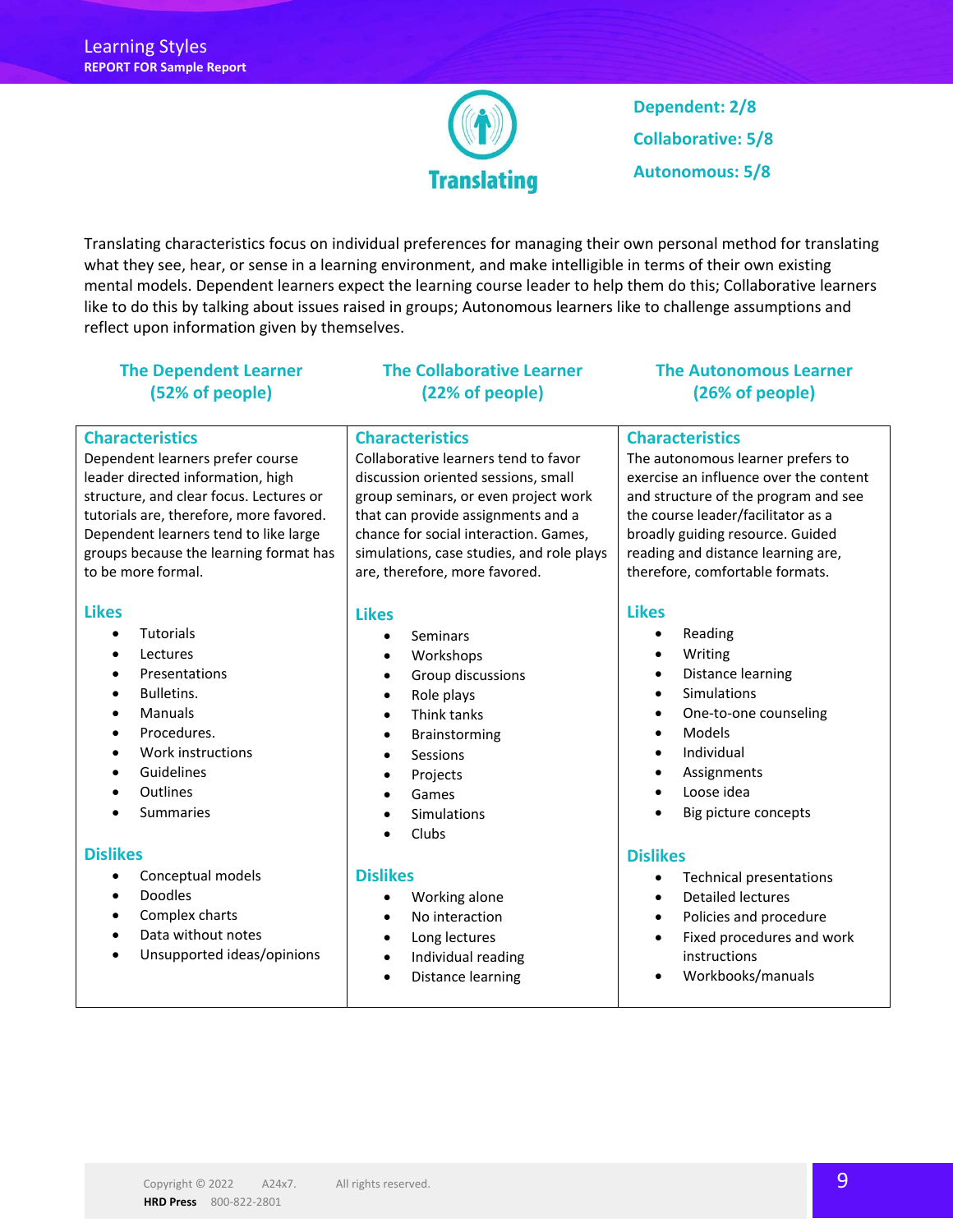

**Visual: 4/8 Auditory: 2/8 Kinesthetic: 6/8**

Relating characteristics focus on how individuals like to relate what is taught to their existing shared knowledge (both in short and long-term memory). The three primary methods are "Visual", "Kinesthetic", and "Auditory". It should be noted that individuals use all three methods, but given a preference will elect to use one more than the other two.

#### **Visual Learners (45% of people)**

#### **Characteristics**

- When relaxing, prefer to watch a film or video, go to the theatre, or read a book
- Prefer to talk to people faceto-face
- Are often fast thinkers and talkers
- Forget names, remember faces
- If lost or need directions, prefer a map
- When inactive, tend to doodle or watch someone/something
- Reward people with a note, letter, or card

#### **Learn best by**

- Writing down key facts
- Visualizing what they are learning
- Creating pictures/diagrams from what they are learning
- Using time lines for remembering dates
- Creating their own strong visual links
- Using pictures, diagrams, charts, film, video, graphics, etc

#### **Kinesthetic Learners (25% of people)**

#### **Characteristics**

- When relaxing, prefer to play games and sports
- Prefer to talk to people while doing something else
- Slow talkers, use gestures and expressions
- Shake hands with people they meet
- If lost or need directions, prefer to be shown the way
- Reward people with a pat on the back
- Cannot sit still for long periods of time

#### **Learn best by**

- Coping demonstrations
- Making models
- Recording information as they hear it, perhaps in a Mind Map
- Walking around while they read
- Underlining/highlighting new information/key points
- Putting key points on index cards and sorting them into order
- Getting physically and actively involved in their learning

#### **Auditory Learners (30% of people)**

#### **Characteristics**

- When relaxing, prefer to listen to music or radio
- Prefer to talk to people on the phone
- Enjoy listening to others, but impatient to talk; talk in a rhythmic voice
- Forget faces, remember names
- If lost or need directions, prefer to be told
- When inactive, tend to talk to themselves or others
- Reward people with oral praise

#### **Learn best by**

- Hearing a seminar, presentation, or explanation
- Reading aloud to themselves
- Reading with emotion or accent
- Making a tape of key points to listen to in the car, while ironing, etc
- Verbally summarize in their own words
- Explain the subject to someone else
- Use their own internal voice to verbalize what they are learning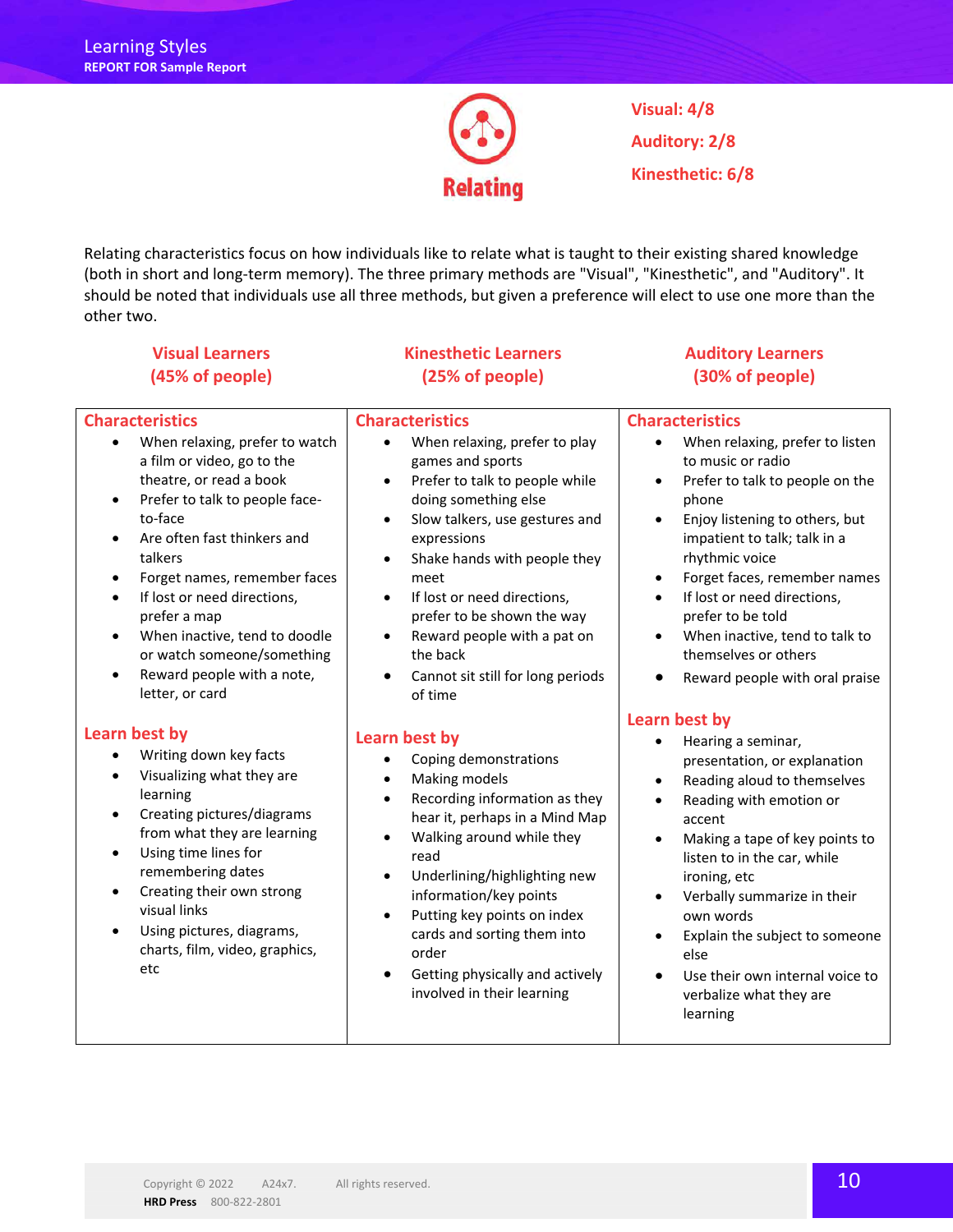

**Global: 1/8 Analytical: 7/8**

Understanding characteristics focus on how individuals like to ultimately synthesize the learning that they receive, and the way in which they extrapolate it for their own theoretical or practical use. The two styles by which most people do this synthesizing is either "Globally", in which case they are likely to take a big picture and conceptual view and broadly absorb information, or "Analytically", in which case they are likely to make sense of learning by breaking it down logically and in step-by-step fashion.

| <b>Global</b>                                                                                                                                                                                                                                                                                                                                                                                 | <b>Analytical</b>                                                                                                                                                                                                                                                                                                                                                                                                                                                                       |
|-----------------------------------------------------------------------------------------------------------------------------------------------------------------------------------------------------------------------------------------------------------------------------------------------------------------------------------------------------------------------------------------------|-----------------------------------------------------------------------------------------------------------------------------------------------------------------------------------------------------------------------------------------------------------------------------------------------------------------------------------------------------------------------------------------------------------------------------------------------------------------------------------------|
| (53% of people)                                                                                                                                                                                                                                                                                                                                                                               | (47% of people)                                                                                                                                                                                                                                                                                                                                                                                                                                                                         |
| <b>Strengths</b><br>Seeing the big picture<br>Seeing relationships<br>$\bullet$<br>Co-operating in group efforts<br>٠<br>Reading between the lines<br>٠<br>Seeing many options<br>$\bullet$<br>Paraphrasing<br>٠<br>Doing several things at once<br>Reading body language; getting others involved<br>$\bullet$                                                                               | <b>Strengths</b><br>Details<br>Focus<br>Organization<br>٠<br>Remembering specifics<br>$\bullet$<br>Direct answers<br>$\bullet$<br>Consistency<br>$\bullet$<br>Objectivity<br>$\bullet$<br>Individual competition<br>$\bullet$<br>Doing one thing at a time<br>$\bullet$                                                                                                                                                                                                                 |
| <b>Style</b><br>Often more sensitive to other people's feelings<br>$\bullet$<br>Flexible<br>$\bullet$<br>Goes with the flow<br>٠<br>Learns by discussion and working with others<br>$\bullet$<br>Needs reassurance and reinforcement<br>$\bullet$<br>Future focused and expansive in thinking<br>$\bullet$<br>Tries to avoid conflict<br>May skip steps and details                           | <b>Style</b><br>Likes things ordered in a step-by-step way<br>$\bullet$<br>Pays close attention to details<br>$\bullet$<br>Must be prepared<br>$\bullet$<br>Needs to know what to expect<br>$\bullet$<br>Often values facts over feelings<br>$\bullet$<br>Prefers to finish one thing at a time<br>$\bullet$<br>Rarely becomes personally or emotionally involved<br>$\bullet$<br>Logical<br>$\bullet$<br>Finds the facts but sometimes misses the main idea                            |
| <b>Frustrations</b><br>Having to explain themselves analytically<br>٠<br>Not getting a chance to explain themselves<br>٠<br>Not knowing the meaning for doing something<br>Having to go step-by-step without knowing where<br>they'll end up<br>Not being able to relate what they are learning to<br>$\bullet$<br>their own situation<br>Having to show the steps they used to get an answer | <b>Frustrations</b><br>Having opinion expressed as fact<br>٠<br>Not understanding the purpose for doing something<br>$\bullet$<br>Listening to an overview without knowing the steps<br>$\bullet$<br>involved<br>Listening to an explanation when all that's needed is<br>$\bullet$<br>a "yes" or a "no" answer<br>Dealing with generalities<br>$\bullet$<br>Having to find meaning in all that they learn<br>$\bullet$<br>Not finishing one task before going to the next<br>$\bullet$ |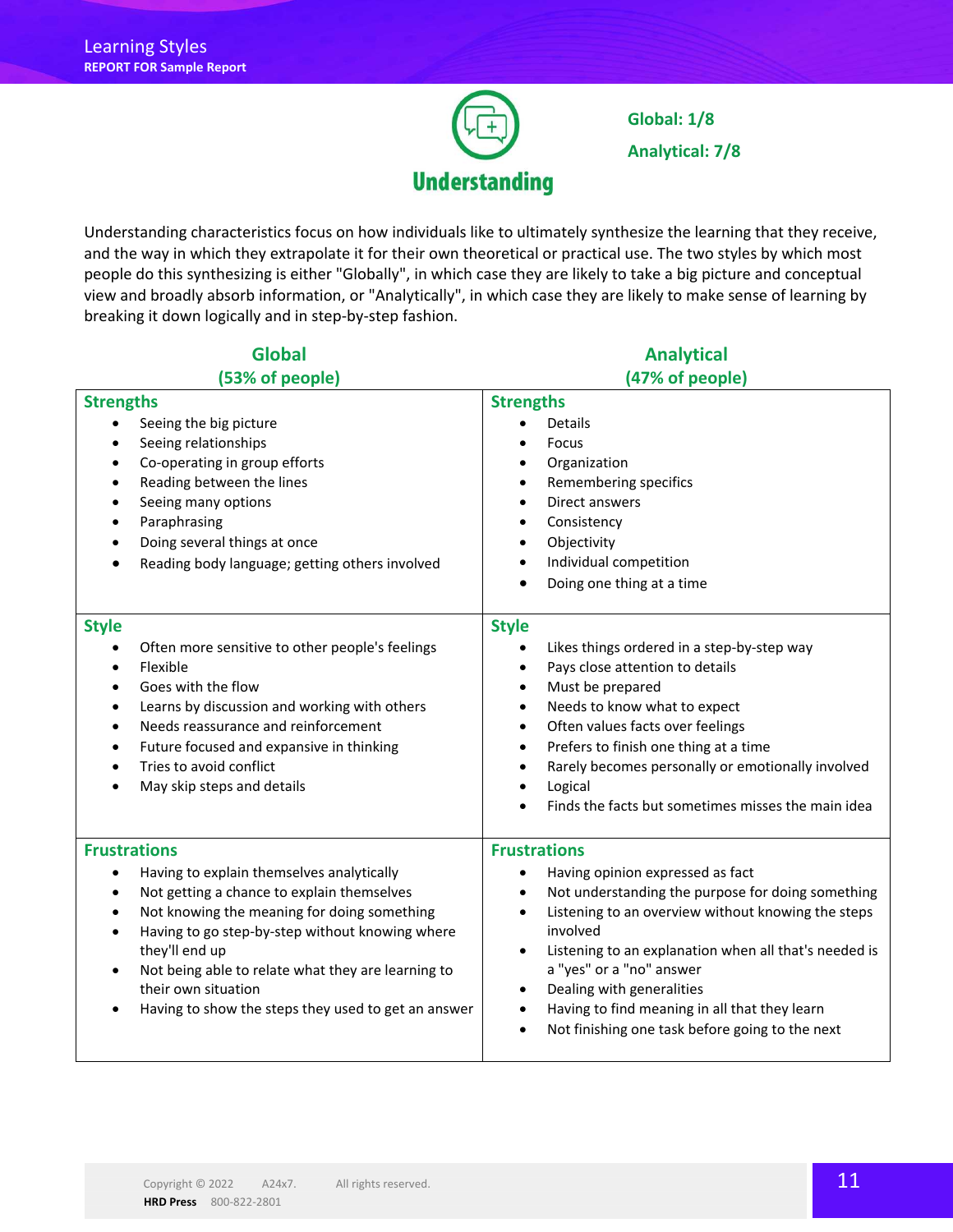Actually evaluating what we hear, see, or experience is a complex process for every individual who will bring their own past history, preferences, biases, skills, and many other factors to bear in each new situation. However, we have suggested that this mental learning evaluation cycle is a four-step process:

#### **Step 1: ATTENDING**

A pre-condition of learning is an ability on the part of the individual to filter out inhibitors and attend to the subject with their full attention. This is predominantly a right-brained activity in which we appraise the broad context within which the information should be evaluated (ATTENDING).

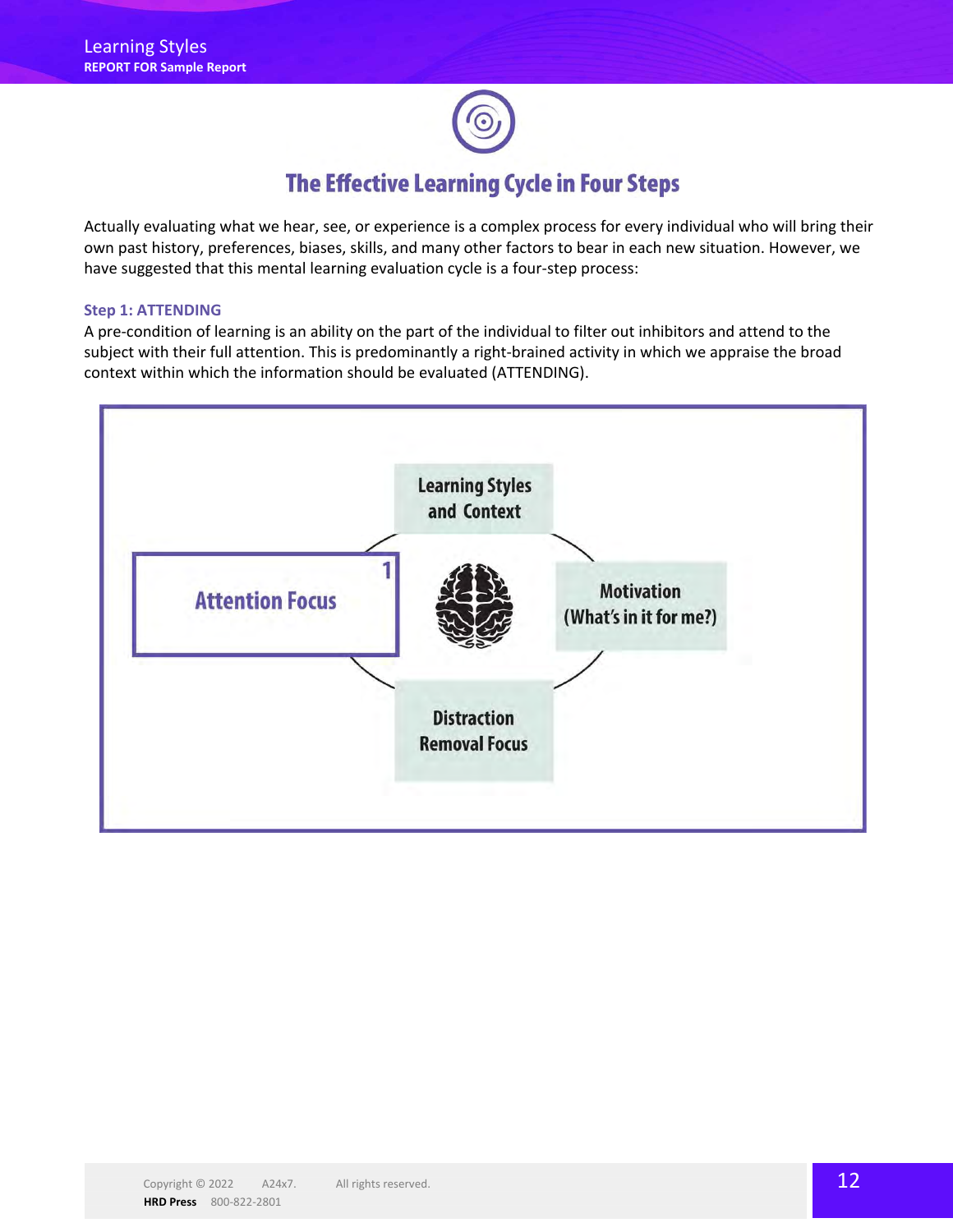

#### **Step 2: TRANSLATING**

We need to translate the information in a way that matches our existing knowledge or mental models of the way things work. In some cases, we may have to unlearn something before we can encode or encrypt the new learning to be meaningful. This is predominantly a left-brain activity connected with logic and reason (TRANSLATING).

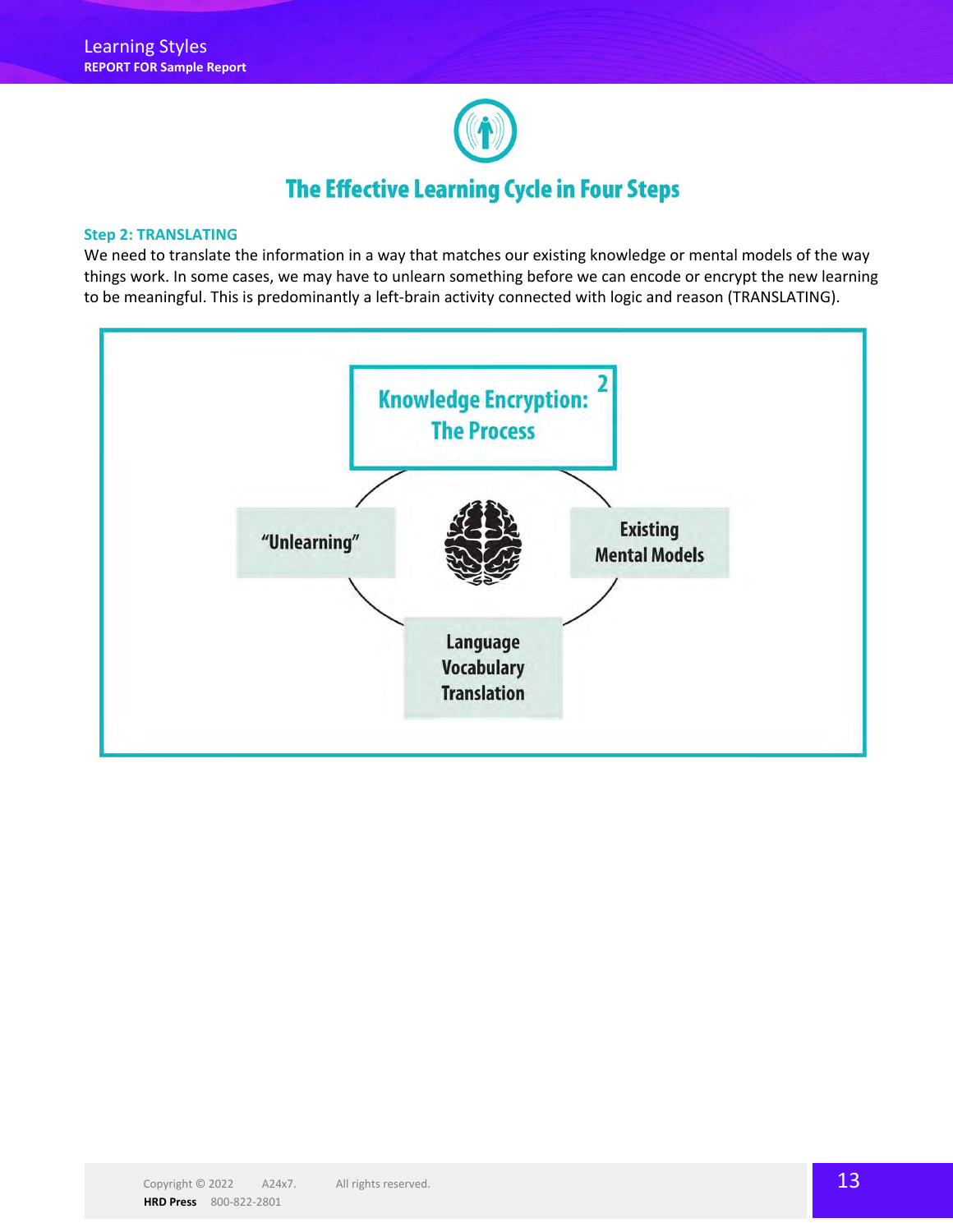

#### **Step 3: RELATING**

We need to relate the information to existing patterns or "blocks" of knowledge, in either short or long term memory, in order to connect new information with old information in the same place. This is predominantly a right-brained activity connected with associated general ideas and relationships (RELATING).

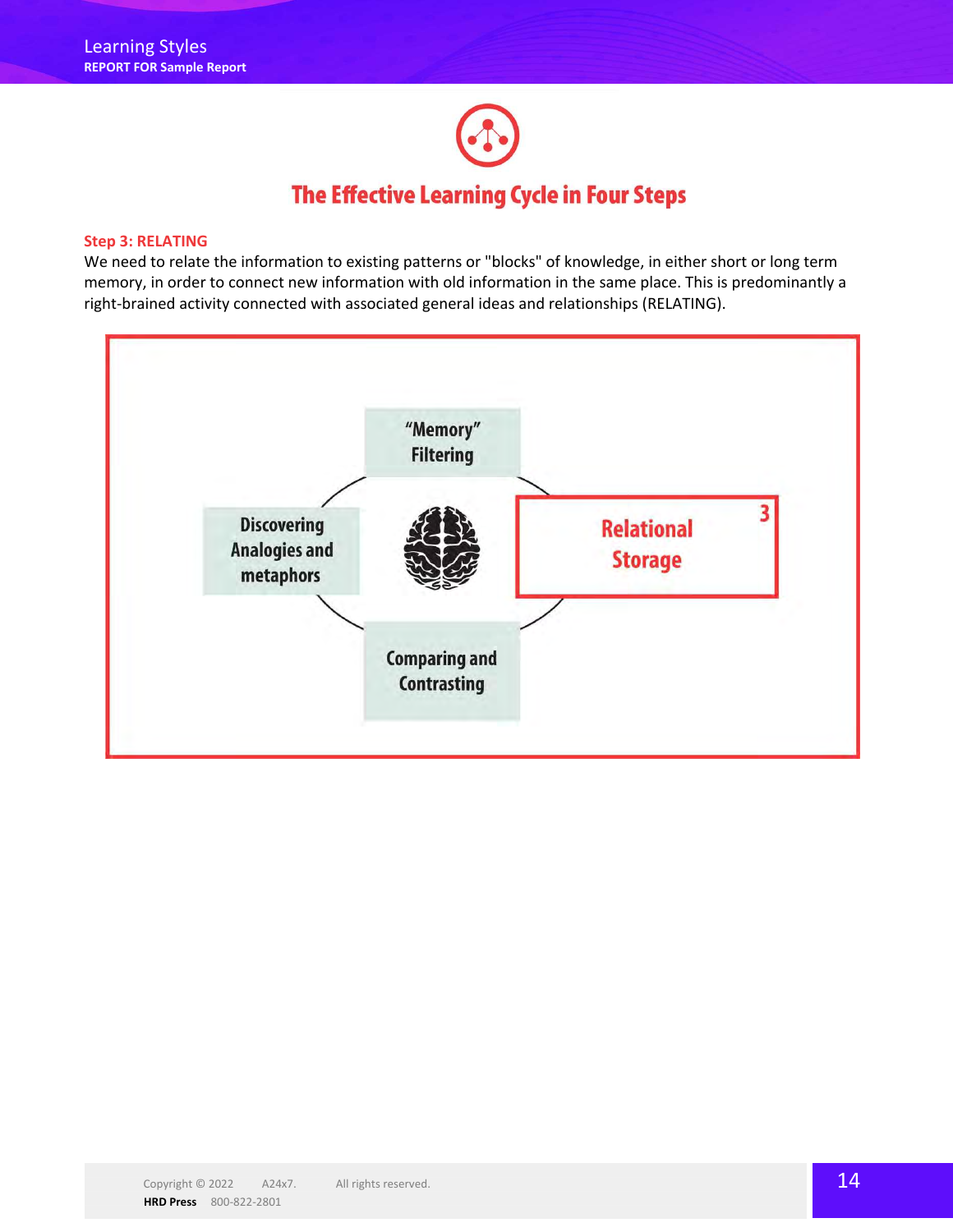

#### **Step 4: UNDERSTANDING**

We need to summarize the new information in connection with the old, and to refine it for access and use when we need it. This is predominantly a left-brain activity connected with induction and deduction processes (UNDERSTANDING).



This learning evaluation cycle may be travelled in a few seconds in many cases, or may take much longer if the information is complex or confusing. If we travel the cycle successfully, our "self talk", or internal reflection, is positive and we can add it to our knowledge and action if we so choose. However, if we stall at any of these steps or travel this cycle with difficulty, our self talk may be negative, or at least confused, and we introspectively travel the cycle again to see if we can work out the problem.

Hopefully, this instrument will have provided some useful guidance to every individual on how they personally travel through these four steps in their learning cycle.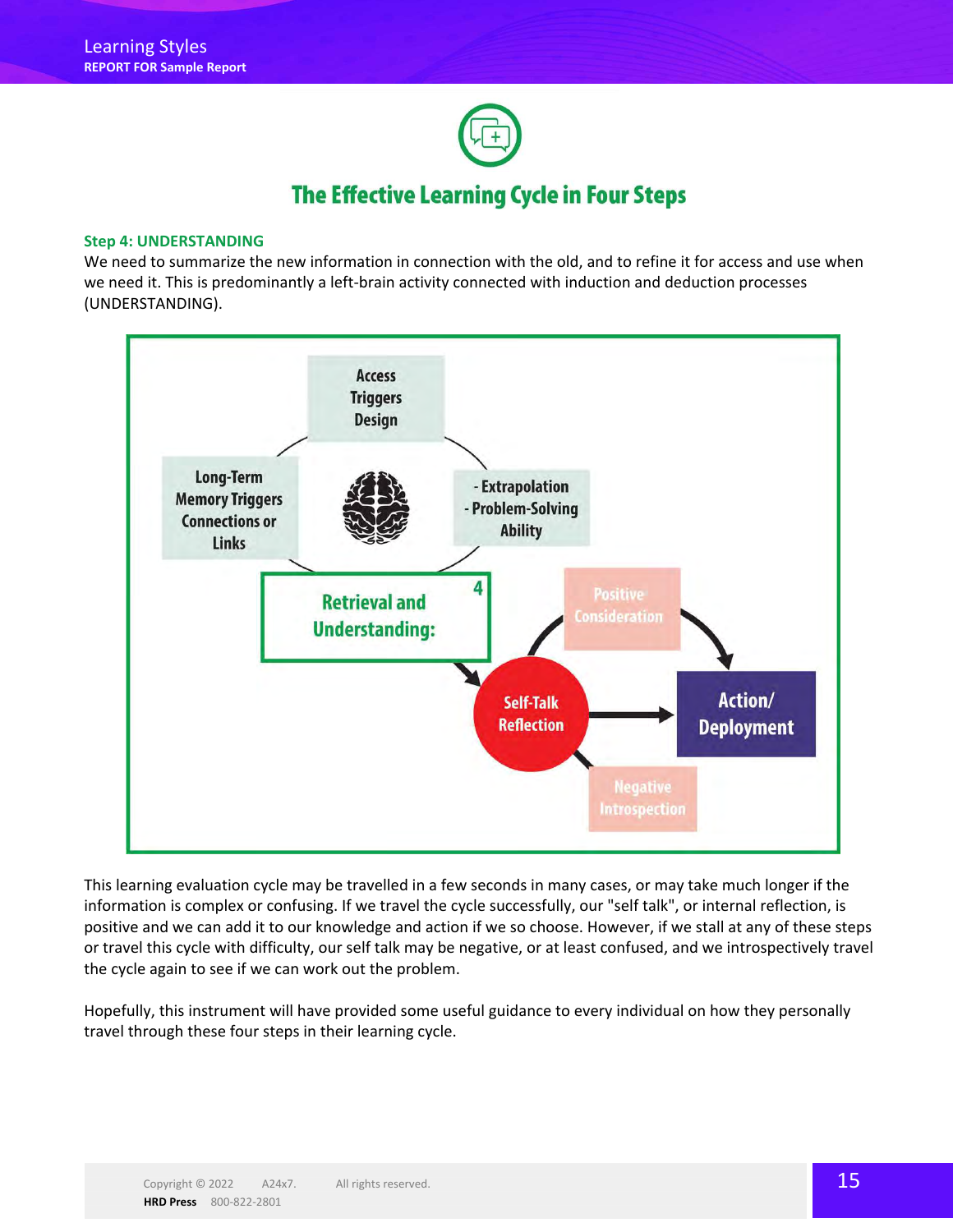## **The Effective Learning Cycle Summary**

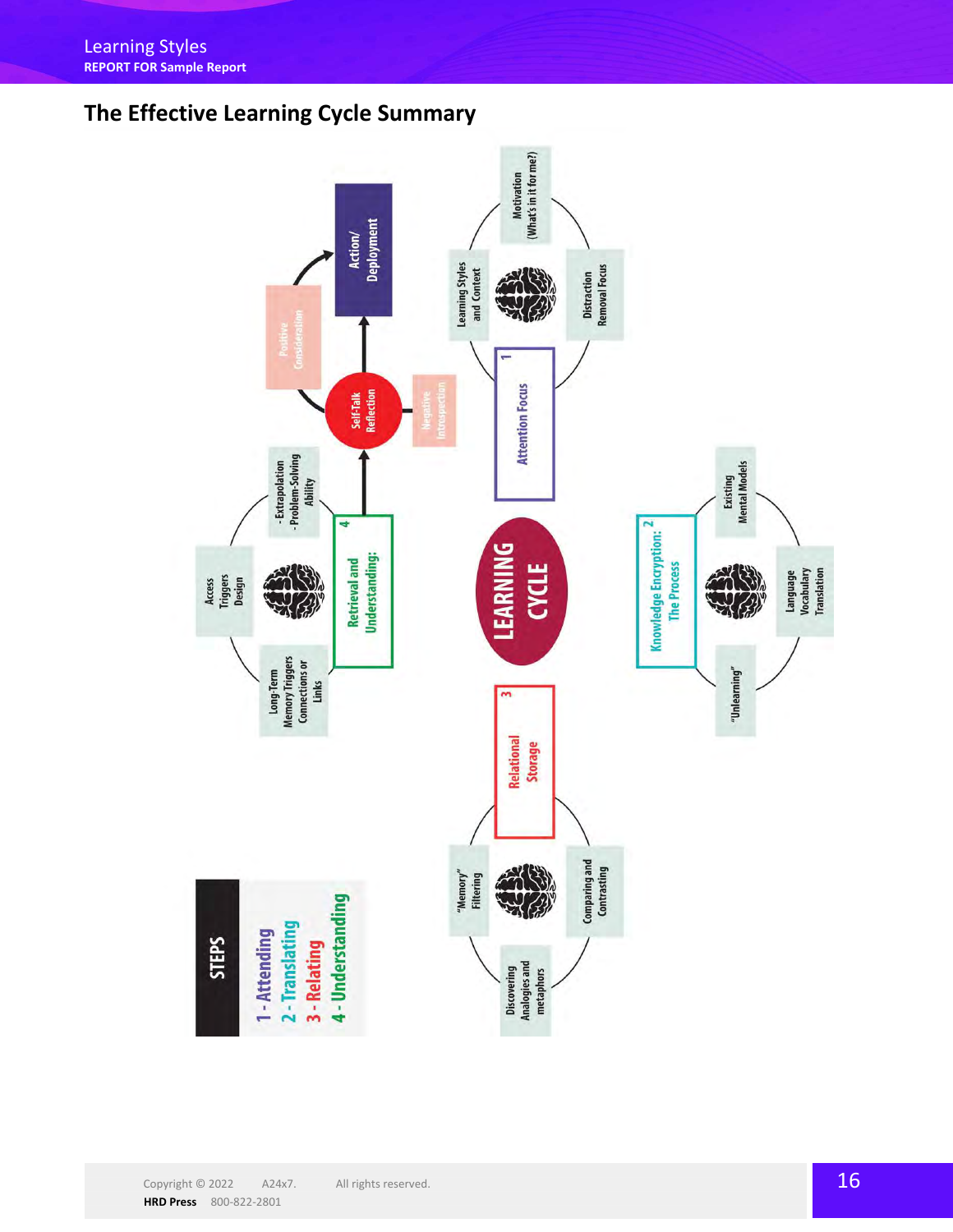## **Pulling It All Together - Facilitating Learning Transfer**

Our simple point in this profile has been that if individuals understand their overall learning cycle and their individual strengths and weaknesses, biases, and preferences, they will more readily be able to adjust their whole approach to learning and building knowledge. Some individuals may still want more information than we have been able to cover here. The desire to further understand learning styles is the first step in determining your own personal "recipe" for effective learning in the future.

- Once your level of understanding about the subject is as broad and as deep as you would like it to be, the next step will be to consider how much of this thinking fits or is relevant to you, and what appeals less or does not seem to apply at all. This means looking at all four of the stages in the Learning Styles Questionnaire carefully, and at the results in all ten of the sub-scales.
- Because most of the learning style theory and research is based on large groups of people which provides averaged and generalized results, even concepts that have been internalized and accepted may need to be modified to be as effective for you as possible. Adapting these concepts to more accurately reflect how people learn or like to be taught individually is the next step toward effectiveness and applicability.
- With any luck, some learning style concepts will be of sufficient interest to individuals to try out or experiment. Deploying some of the recommended approaches and activities is the final step in developing the right recipe for an individual to use and gain future benefit. In this sense, it is understanding ourselves that is suggested to be the most important consideration in managing our learning journey in the future.

There are many metaphors and analogies that are often used for the training or the learning process. Such analysis usually reflects that individuals are "filled up" with information in some way, such as a computer that progressively fills its memory with information until it is full. While we can buy more memory for our computers, as humans when we have more information than space, our only alternative is to free up some space in order for new learning to take place. This is typically referred to as the "unlearning" process. The unlearning process simply means identifying what information or previous training might now be redundant or conflicting with the new, and having clear strategies to address it. While this is a simple concept in mechanical or non-complex learning (like learning to complete a new task), it can become more complex when seeking behavioral-type changes.

Kurt Lewin, a social psychologist, writing in the 1940's and 50's, suggested that the most appropriate learning change model should be as follows:



In this model, he suggested that energy should be directed towards clearing the path, or unfreezing old habits and notions, in the most direct way possible. The trick is to "delete" what is no longer needed or to relate new knowledge to existing knowledge or experience. This cannot happen by accident; it must be planned.

There are two ways in which this whole process of effective learning transfer can be planned:

- Either the learning facilitator or trainer can take account of individual learning styles and vary their delivery styles and formats to optimize the transfer;
- Alternatively, the individual learner can recognize their own preferred learning styles and make the necessary interventions and adjustments.

While both approaches performed together are likely to create the best overall approach, it is the second of these two options that each individual can always control as they seek to learn something new or different.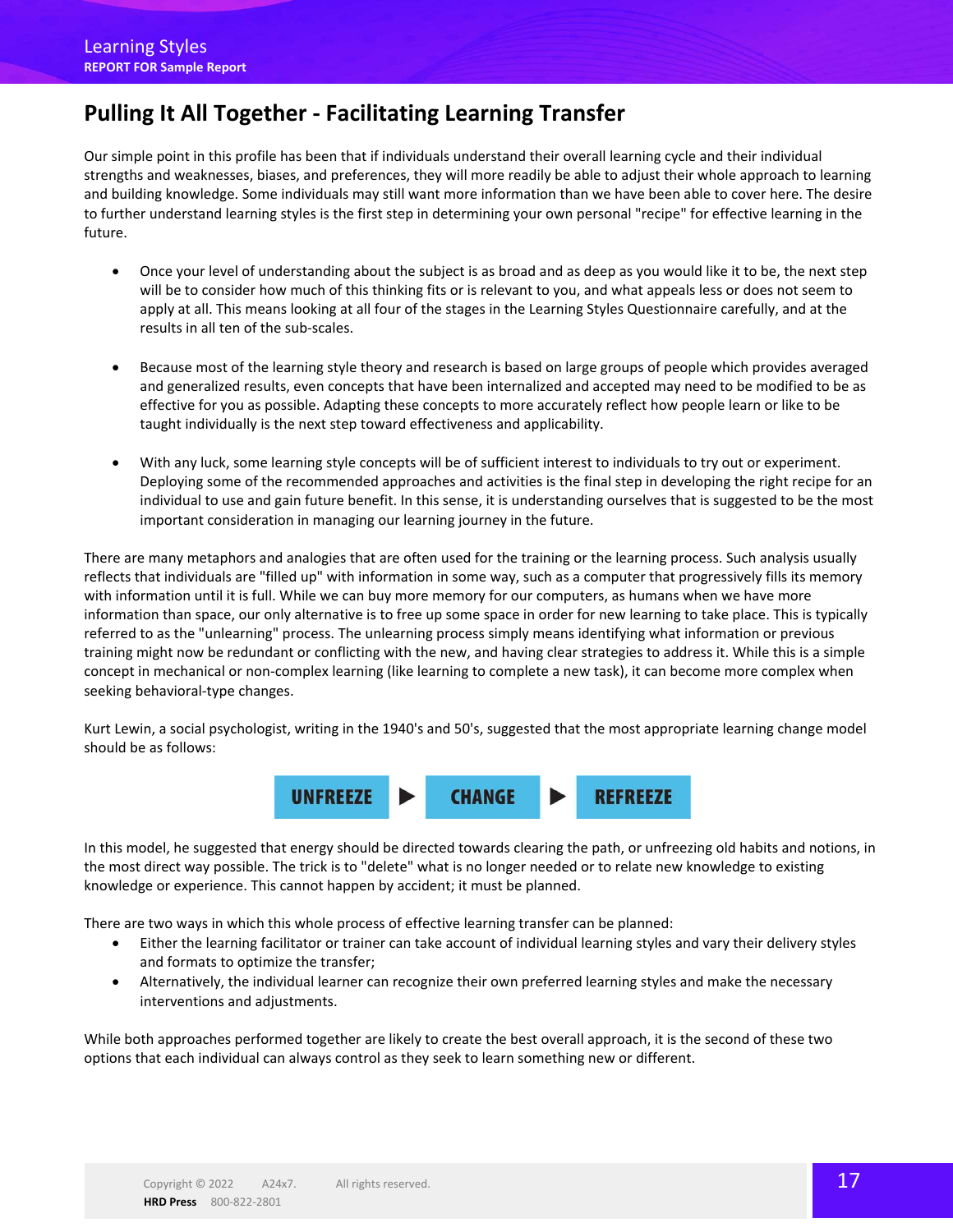## **My Contract for Change**

1. My personal goals to learn more effectively in the future are:

 $\mathsf{C}$ 

2. As a result, I will make more time to achieve the goals by giving less priority to:

 $c)$   $\overline{\phantom{a}}$ 

3. Each week I will record my progress by:

4. My support person(s) will be:

5. My support person(s) will help me by:

6. I will use the following methods to maintain my momentum and learn along the way:

| a) |  |
|----|--|
| b) |  |
| C) |  |
|    |  |

7. I will reward myself for achieving my milestones by:

8. My end reward will be: